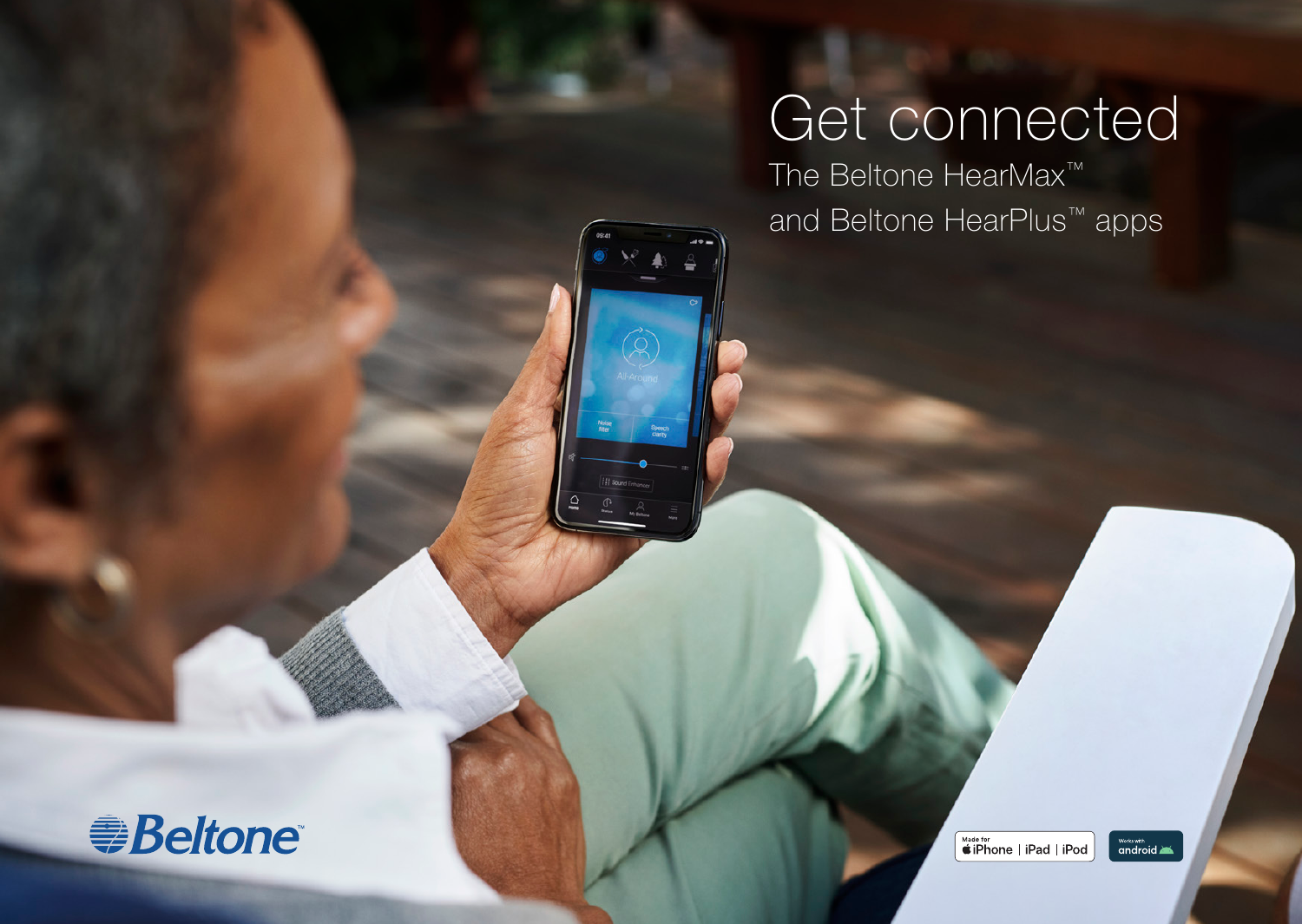### Introduction

Thank you for choosing our products. We have created this app to make it easy for you to use and control your hearing aids from your smartphone or mobile device. For information on which smartphones and mobile devices are compatible with the app, visit: beltone.com/compatibility.

Before you can start using the app, you must pair your smartphone or mobile device with your hearing aids. This is easily done – just follow the steps below.

How to pair your hearing aids with your iOS device\* (Instructions reflect pairing flow for iOS 13 or later)

- 1. Turn your hearing aids off.
- 2. Confirm **Bluetooth** is on by going to the **Settings** menu on your iOS device. The slider turns green when you activate Bluetooth.

\*For pairing Beltone Rely 2 with iOS, follow the steps for pairing with Android

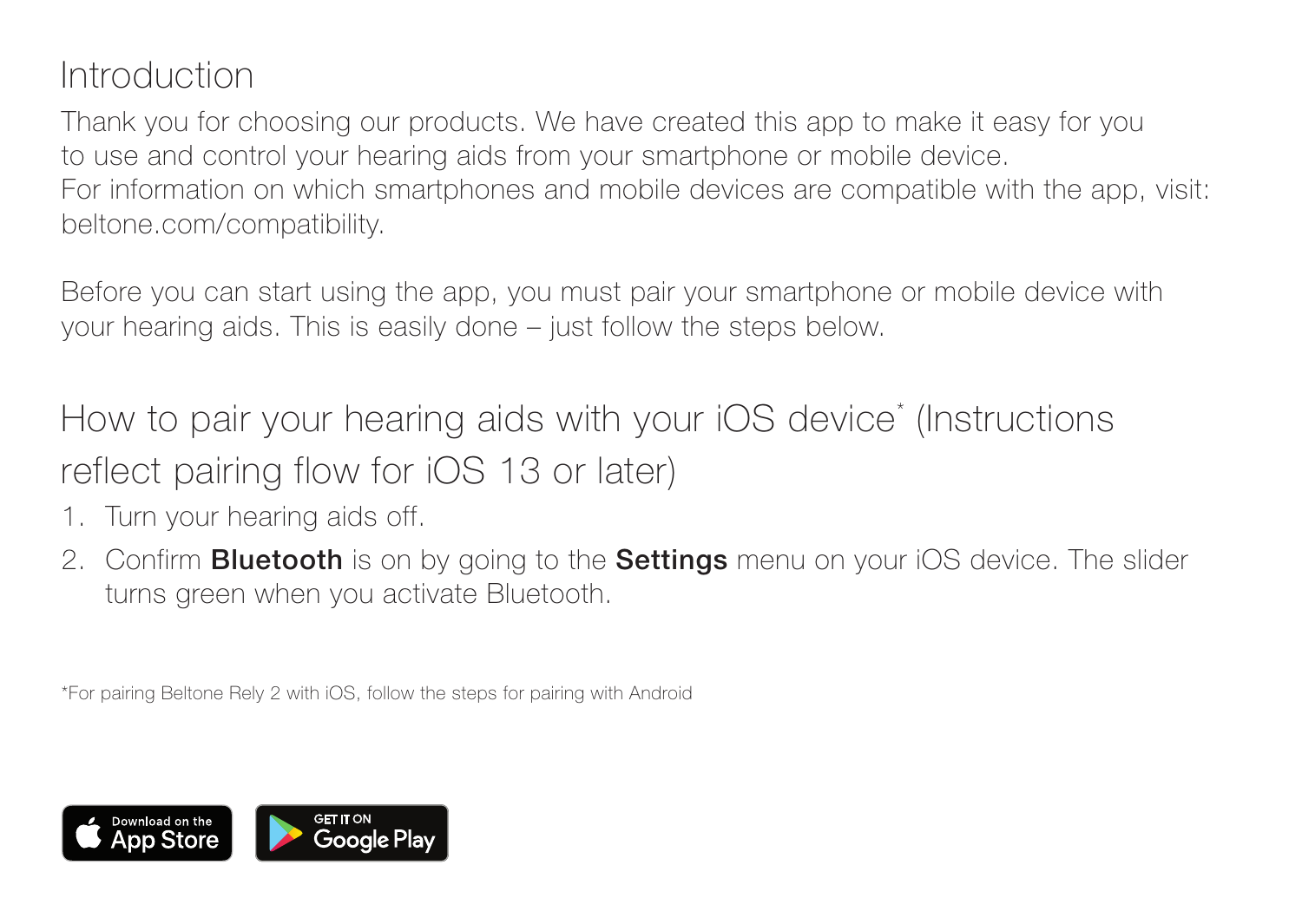



- 3. Go back to the main Settings menu and scroll down to tap on Accessibility.
- 4. Scroll down to **Hearing** Devices .
- 5. Turn your hearing aids on. Now, your iOS device will be able to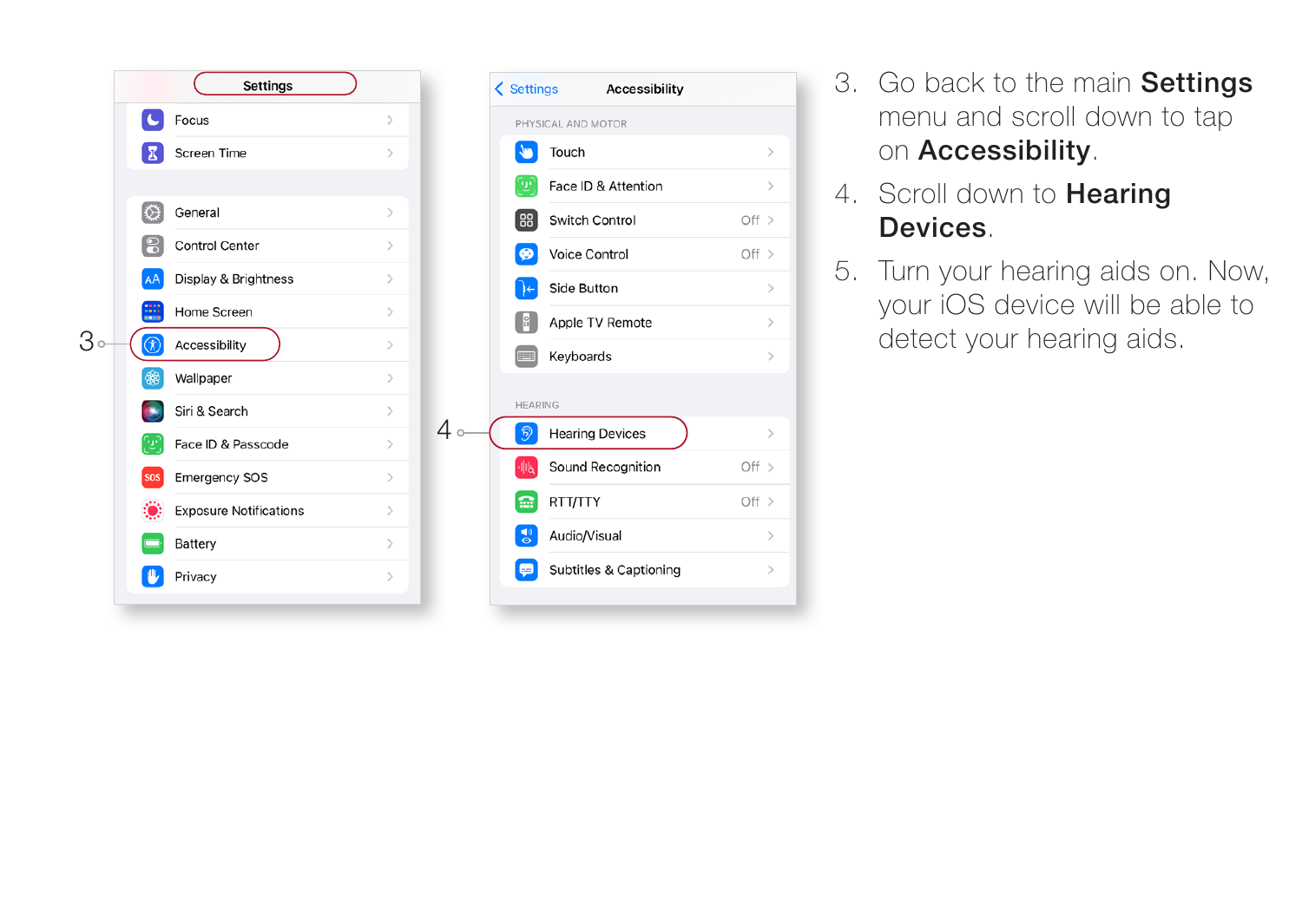

- 6. Once connected, select your hearing aids under Hearing Devices.
- 7. Tap on Pair .
- 8. Go to the App Store, and in the Search field on top enter the name of the app.
- 9. Download the app, open it and tap Get Started. Follow the instructions on the screen to connect to the app.

10.You are now ready to go.

### If you need to re-pair your iOS device

- 1. Start by removing the old pairing by going to the Settings menu.
- 2. Tap **Accessibility**.
- 3. Select Hearing Devices and tap Forget this device.
- 4. Turn your iOS device off and on again and re-pair the hearing aids to the device. If you need more information, contact your hearing care professional.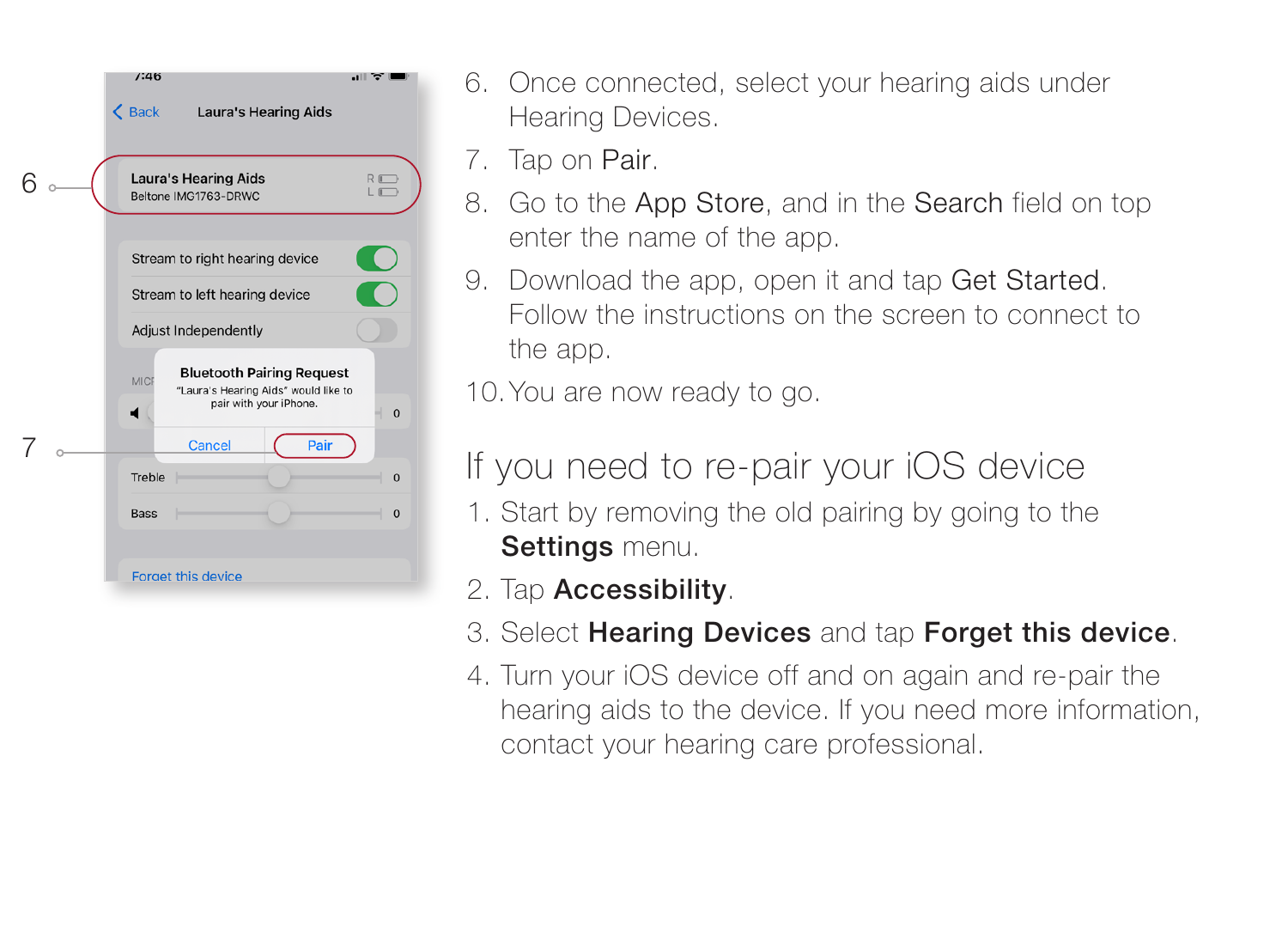## Hands-free calls for Beltone Imagine users with compatible Apple devices\*

If you have Beltone Imagine hearing aids with compatible Apple devices, your hearing aids will become a hands-free headset as default once paired with the Apple devices.

How to take/end calls:

• Short press your hearing aid button (either side) or use your iPhone or iPad.

How to decline/ignore calls:

• Long press your hearing aid button (either side) or use your iPhone or iPad.



When you receive another call while you are on the phone, simply follow the instructions above. Note: if the incoming call is declined, it automatically returns to the first/previous call.

How to change the volume of the calls:

• Use the up and down volume buttons on your iPhone or iPad.

\*Hands-free calls are compatible with iPhone 11 or later, iPad Pro 12.9-inch (5th generation), iPad Pro 11-inch (3rd generation), iPad Air (4th generation), and iPad mini (6th generation) with software updates iOS 15.3 and iPadOS 15.3 or later.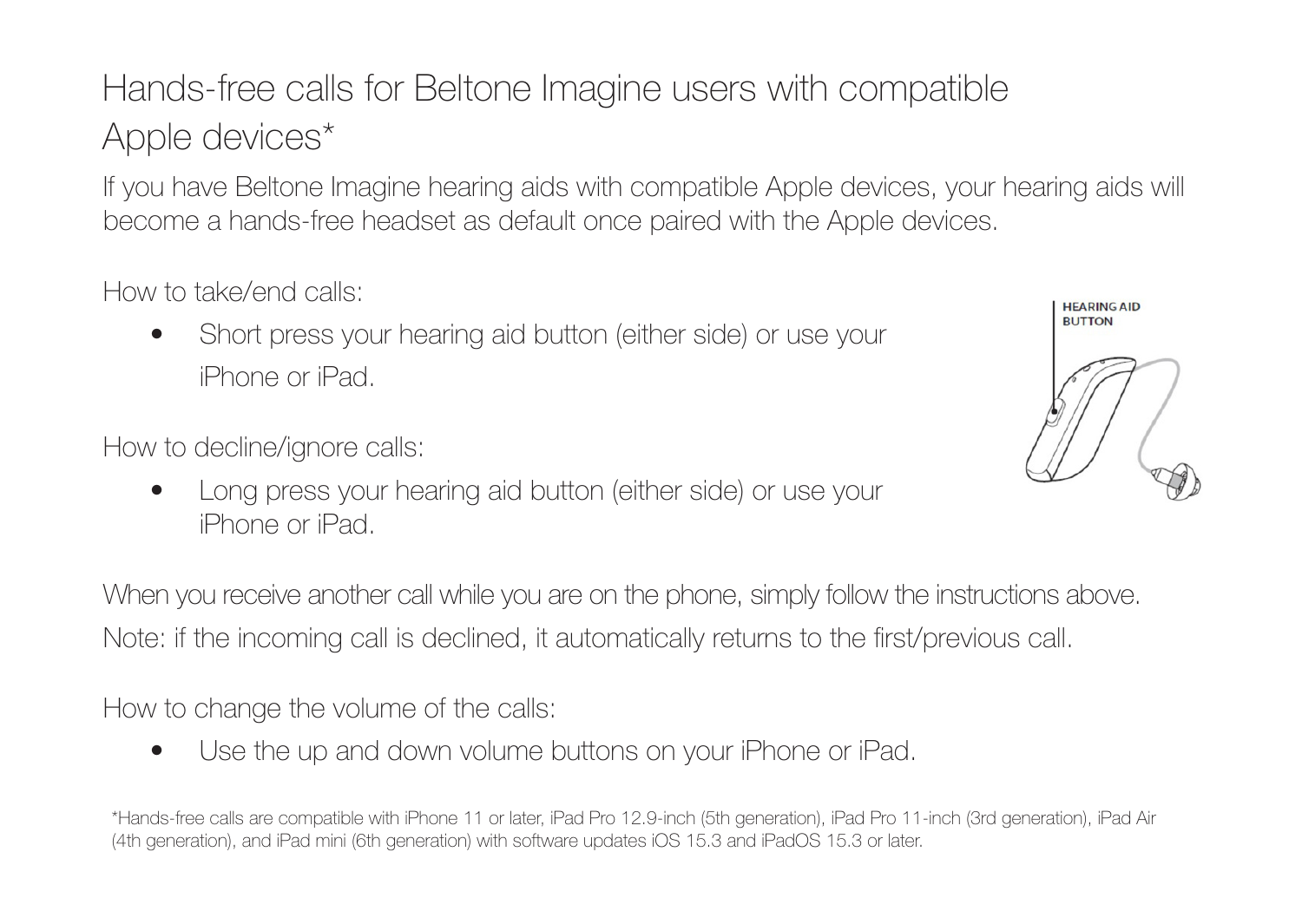### How to pair your hearing aids with your Android<sup>"</sup> device<sup>\*</sup>



- 1. Download the Beltone HearMax app, open it and tap Yes, connect now.
- 2. If prompted, provide access to your mobile device location by selecting **Allow**.
- 3. The app will guide you through the process. Reboot your hearing aids as required by turning them off and on again, following the steps outlined in the app.
- 4. Pairing is complete.

NOTE: If you have previously paired hearing aids, you need to unpair them in your phone's Bluetooth menu before you pair them again. \*These instructions are also applicable for pairing Beltone Rely 2 with a compatible iOS device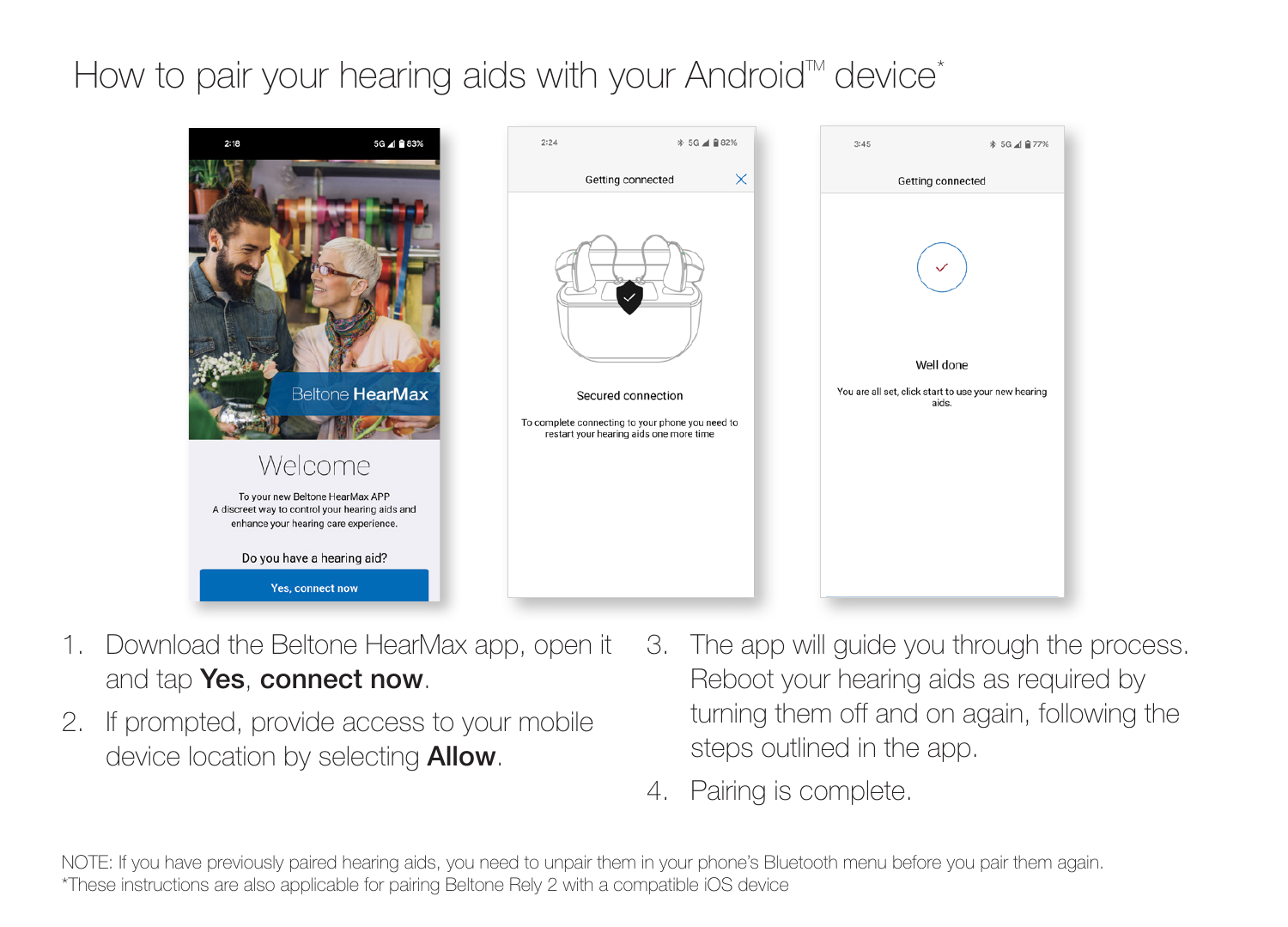### How to disable hands-free calls:



1. Triple click the iPhone or iPad push button to access the iOS hearing aid settings.

|             | Microphone Level                                                       | 6 <sub>1</sub>           |
|-------------|------------------------------------------------------------------------|--------------------------|
| п           |                                                                        | $\blacktriangleleft$ ()) |
| Treble      |                                                                        | $\Omega$                 |
| г           |                                                                        | $\blacktriangleleft$ :)) |
| <b>Bass</b> |                                                                        | $\mathbf 0$              |
| п           |                                                                        | $\blacktriangleleft$ 1)  |
| Presets     | All-Around                                                             |                          |
| Off         | <b>Background Sounds</b>                                               |                          |
|             | Live Listen<br>Connect a compatible audio device to<br>use Live Listen |                          |
|             | <b>Input Options</b><br>Automatic                                      |                          |
|             |                                                                        |                          |

2. Scroll down and select "Input Options".



3. Select "Off".

and

Learn more about hands-free calls at: https://www.beltone.com/en-us/support/ apps-support/hearmax-app-support